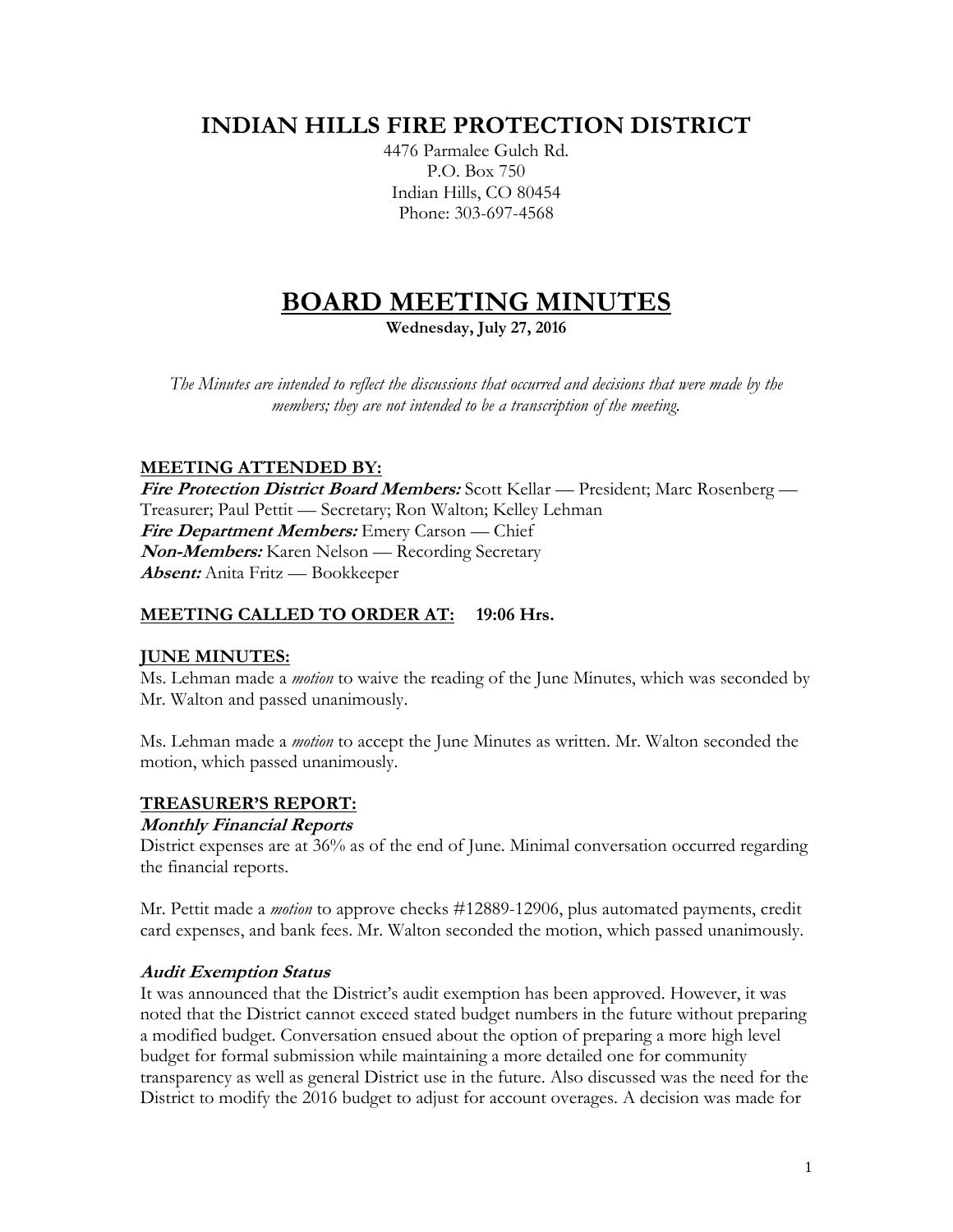Mr. Carson to review the budget and determine where adjustments need to be made to ensure that the budget will accurately reflect 2016 expenditures. Once a revised budget is developed, it can be reviewed and submitted.

#### **Truck Payoff Options**

On the heels of the budget modification discussion, conversation ensued about whether the District should proceed with paying off the lease on the tender as was decided last month. Ultimately, it was agreed that the best course of action is to make a lump payment of the balance in January 2017, with next year's budget reflecting the expense.

#### **DEPARTMENT/OFFICERS' REPORTS:**

#### **Fire Marshal — Randy Rudloff**

Not present. Brief discussion occurred regarding the installation of a new gate at the Falcon Wing subdivision and the fact that the Geneva Glen remote now works at Falcon Wing as well.

Next, conversation turned to the recent passage of a bill in the state that allows fire departments to collect impact fees from new capital development. Mr. Carson stated that our fire marshal already charges fees for services. It was agreed that a fee schedule would be presented at the next month's Board meeting for review.

# **Chief — Emery Carson**

Mr. Carson distributed a report and began by reiterating that the entrance gate at Falcon Wing has been converted so that the Department's emergency remote controls can open and close gates without using the keypad.

Next, Mr. Carson stated that ambulance collections for the first half of the year are at more than \$22,000. He reminded that it's time to start thinking about beginning preparations for the 2017 budget.

Regarding the communications system at Mt. Lindo, Mr. Carson said that additional venting has been added to help cool current and upcoming additional equipment.

Mr. Carson turned conversation to station renovation plans. He said that he had spoken with the County and determined that digging can be done within 20 feet of the leach field on the property to the west of the station. Mr. Carson added that he plans to start on drawings for phase 2 of the station the following week.

Mr. Carson concluded his report by summarizing the calls for the month, which total 26 to date and 164 year to date.

# **Assistant Chief — Marc Rosenberg**

Mr. Rosenberg stated that a crew of four had been deployed to the Cold Springs Fire with apparatus 357. He shared that the experience highlighted the need for some equipment for future incidents. In particular, he said tents for sleeping, a toolbox on trucks for personnel to store items, a cooler, and ready-to-eat meals are needed when future deployment to wildland fires occurs. Discussion followed about building self-sufficiency kits. It was agreed to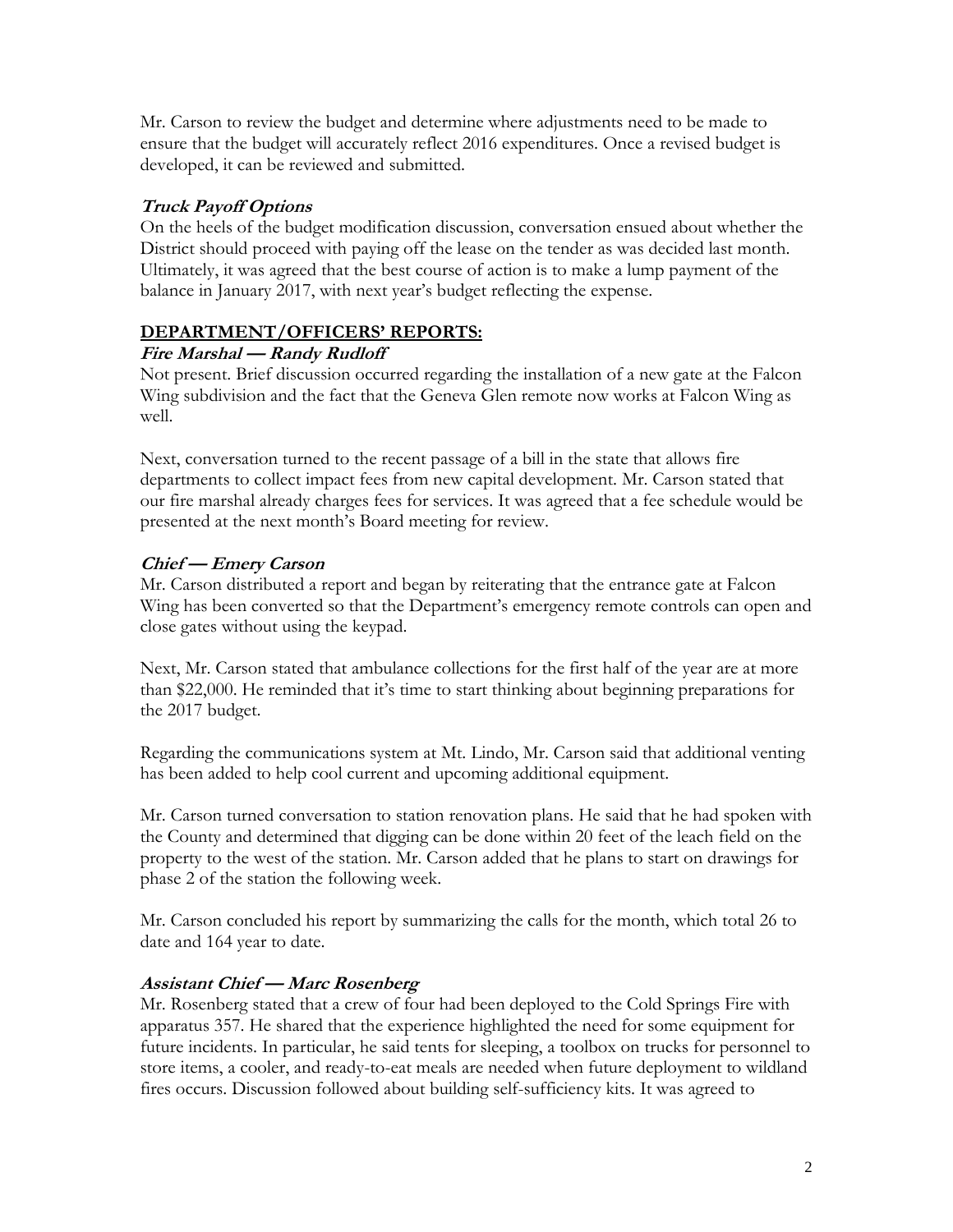purchase items now as the budget allows and set aside money in the 2017 budget for additional desired items.

Mr. Rosenberg also mentioned that apparatus 383 is scheduled for a front end alignment and said that the pump on apparatus 357 needs adjusting.

**Fire Captain — Scott Case** Not present.

**EMS Captain — Bob Fager**

Not present.

# **OLD BUSINESS:**

#### **Station Renovation**

Mr. Carson said that there was no news to report at this time.

# **Jeffcom Transition**

Mr. Kellar stated that the project is currently \$3 million over budget and moving very slowly.

#### **NEW BUSINESS:**

#### **Wildland Deployment Needs**

It was noted that the topic was already covered in the Assistant Chief's report.

#### **Disaster Declaration Process**

Mr. Kellar explained the process whereby in the case of a "major event" the Board would be responsible for declaring an emergency in the District. He stated that there is no definitive guidance on when an emergency should be declared, but rather that it is up to the elected officials (Board members) to make such a call. The declaration would include a resolution to the Department of Homeland Security. All such actions would ultimately precipitate potential public assistance through FEMA as well as federal/state reimbursement for disaster funding rather than individual claims being filed. Mr. Kellar said that he would bring a sample declaration to review at the next meeting.

# **Legal Counsel**

With the departure of Mr. Dickhoner from Lyons Gaddis, it was agreed that a primary contact needs to be established moving forward.

# **Board Officer Elections**

Discussion occurred about Board officer positions for the next year.

Mr. Kellar made a *motion* to approve the new slate of Indian Hills Fire Protection District Board of Directors officers, including Mr. Kellar as President, Mr. Rosenberg as Treasurer, and Mr. Pettit as Secretary. Mr. Rosenberg seconded the motion, which passed unanimously.

With the change in the Treasurer position, it was noted that Ms. Fritz will need to make the appropriate changes with the District's credit cards.

# **Inter-Canyon Auto-Aid Agreement**